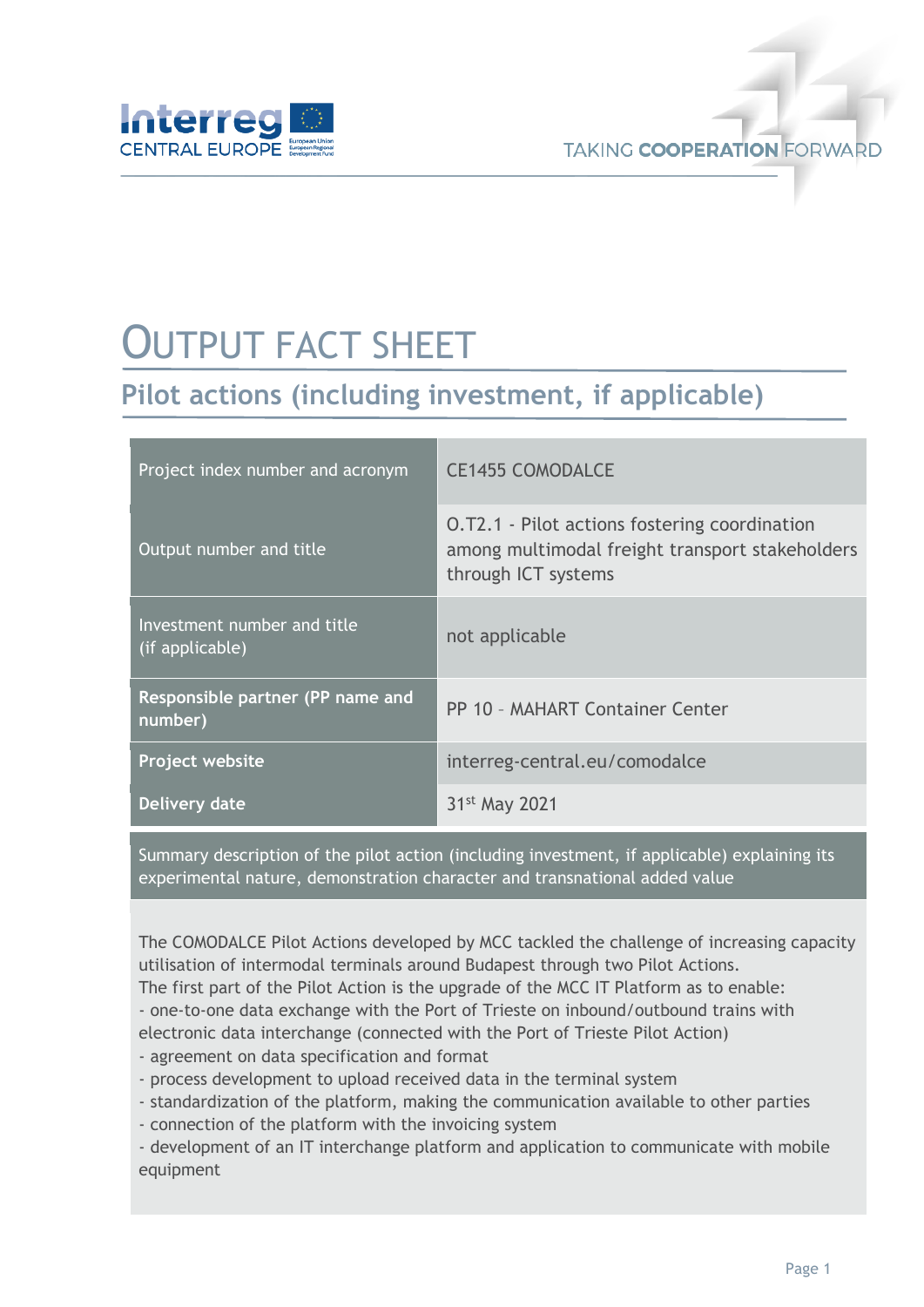

The second part of the Pilot Action is the installation of the OCR Gate character identification and the implementation of automated data process in the MCC Terminal. In this way the system can:

- scan and identify inbound container numbers, wagon numbers and IMDG labels, IMO numbers

- compare data with the data previously registered in the system by EDI
- process the identified data into terminal system
- alert in case of discrepancies

- avoid manual work that is needed only in case of the data in the system does not correspond to the data scanned

Due to expensive and difficult infrastructure investments, the capacity will be increased through new solutions, such as reduce train turn time with process automation, a quicker administration and less manual work in character identification and data processing. Therefore, the intermodal traffic in the region can be fostered by ICT development.

The railway OCR gate is the first one to be used in Hungary, so it can be considered as an experimental project.

## NUTS region(s) concerned by the pilot action (relevant NUTS level)

*The Pilot Action I concerns Central Europe region, with special attention to the connection between Italy (Trieste – ITH44) and Hungary (Budapest – HU110) Pilot Action II targets terminal capacities in Budapest, Hungary (HU – 110)*

Investment costs (EUR), if applicable

Not relevant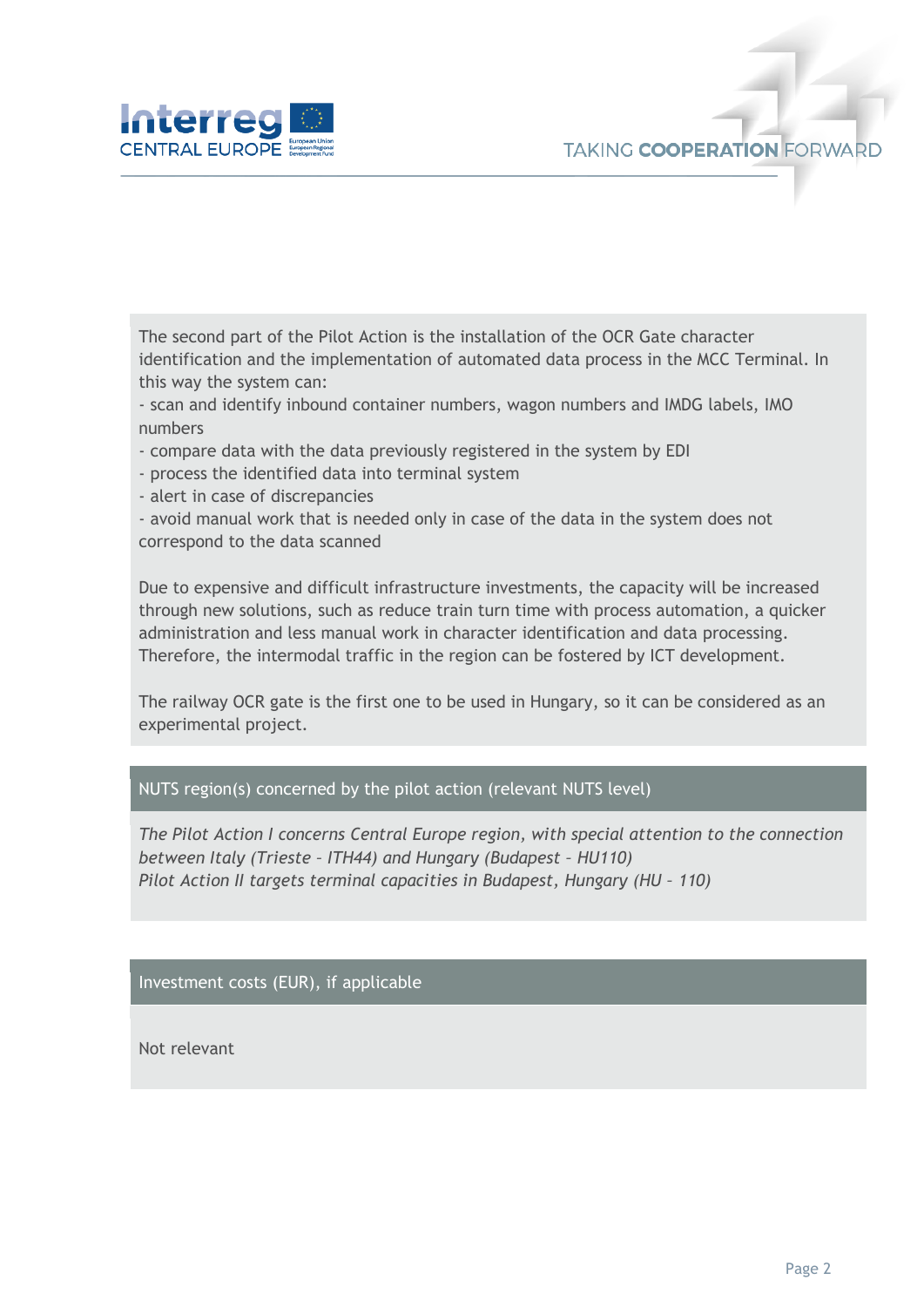

Expected impact and benefits of the pilot action for the concerned territory and target groups and leverage of additional funds (if applicable)

One of the most important objectives of the strategy elaborated by MCC is to work with paperless administration, automated data transfer, involving as low manual work as possible, optimizing capacities with helping hand of digitalization and data transfer, software, adopting manual intervention into the ICT only when there is a mismatch between data compared, in order to avoid potential human error.

Having set a medium and long-term vision investing in ICT for automatic data transfer wherever possible will ensure for the concerned territory and target groups enhanced efficiency and competitiveness.

The whole intermodal industry will benefit from this activities, especially multimodal transport stakeholders, such as railway companies, operators, forwarders and shipping lines. Benefit is partly the increased capacity, partly the quicker service time.

Sustainability of the pilot action results and transferability to other territories and stakeholders

The new projects developed by MCC will be the basis for spreading out the best practices to other business areas. Pilot Action no II. already involves all trains that arrive into the terminal via the transit gate, while Pilot Action no.I. was developed in a way, that the standardized data exchange can easily be rolled out to other rail projects. The communication tool, the CH30 file is standardized, the specification is elaborated, so this standardized format can be used by other operators and destinations. Mainly the railway companies and the operators can benefit from this project, as they can receive EDI messages automatically, instead of sending files and manually input the data. The results gained from the strategy itself and from the further pilot actions are durable and transferable to other projects and contexts. Indeed, innovations in the ICT field go far beyond the Programme Area.